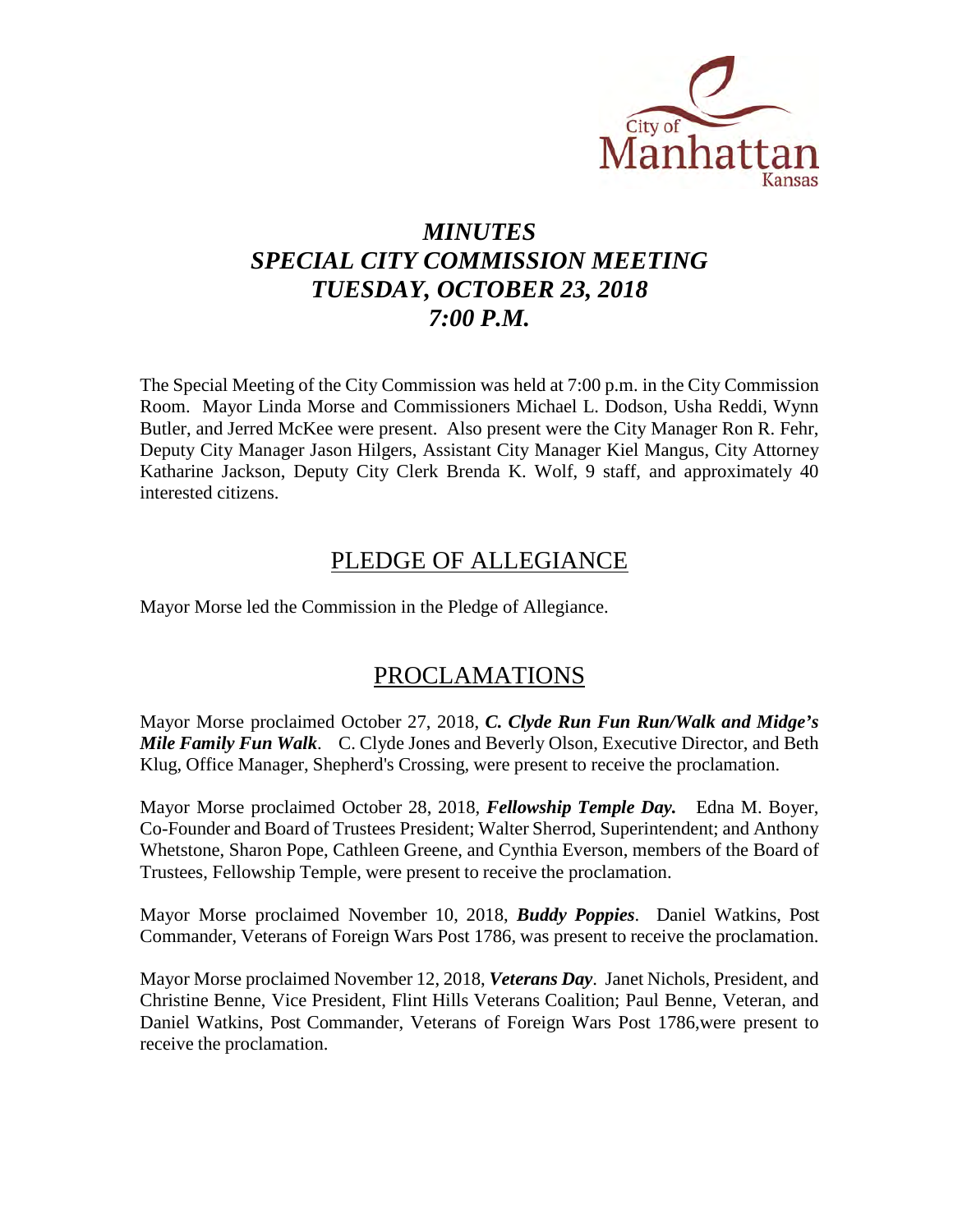**Minutes** Special City Commission Meeting October 23, 2018 Page 2

### COMMISSIONER COMMENTS

Commissioner McKee stated that advance voting is now open and encouraged everyone to vote. He also stated that on November 6, 2018, Flint Hills Area Transportation Agency announced that they will be providing free transportation that day to anyone wanting to go to the polls to vote or to ride for the first time to try it out.

Commissioner Reddi stated that advance voting is available until November 5, 2018. She also mentioned Parent/Teacher conferences were this week for elementary schools and that students would be out of school on Thursday, October 25, 2018, and Friday, October 26, 2018. She encouraged parents to meet with their children's teachers and instructors. Commissioner Reddi thanked Kansas State University for hosting a free session at Forum Hall in Kansas State University Student Union on Monday, October 22, 2018, that she and Mayor Morse attended where Tarana Burke, founder of the "Me Too" movement spoke.

Mayor Morse stated that the Manhattan Emergency Shelter will reopen on November 1, 2018, and that the Manhattan Housing Authority residents started moving back in to the High Rise this week. She asked City Manager Ron Fehr to provide an updated from the September 3, 2018, Wildcat Creed flood.

Ron Fehr, City Manager, stated that the City received good news last week. The Federal Emergency Management Agency (FEMA) announced that federal disaster assistance had been made available to the City of Manhattan on a cost-sharing basis for damages incurred, with the federal share covering 75% of the costs and the State and local entities covering the other 25%. Through the program, FEMA provides supplemental federal disaster grant assistance for debris removal that occurred on public property, life-saving emergency protective measures that were in place, primarily the police and fire departments overtime (those crews that worked to warn people and assisted people in evacuating), and also the repair, replacement, or restoration of disaster-damaged, publicly-owned facilities. He commented that Manhattan didn't meet the threshold for private assistance which means there would be no federal funding for private property owners due to flood damage. He also mentioned that Manhattan would also be eligible for Federal funding on a cost-sharing basis for hazard mitigation for bank stabilization. He also mentioned the generosity of the community in which \$38,000.00 had been raised for the flood assistance fund and the Greater Manhattan Foundation had agreed to match that amount, to help individuals impacted by the flood. He stated applications for assistance can be made at the Salvation Army, Catholic Charities, and Shepherd's Crossing and that information was available on the Greater Manhattan Foundation's and the City of Manhattan's websites. He also stated that on Thursday, October 18, 2018, at the Joint City/Riley County/Pottawatomie County meeting, the Commissioners talked about the Wildcat Creek flooding and where to go from here with regard to improvements and prevention measures. He mentioned the 2011 flood along Wildcat Creek was a Working Group that created a watershed plan and highlighted items that were accomplished. He stated the City passed a local conditions flood plain policy that restricted what could be done in the Wildcat Creek Watershed and a study was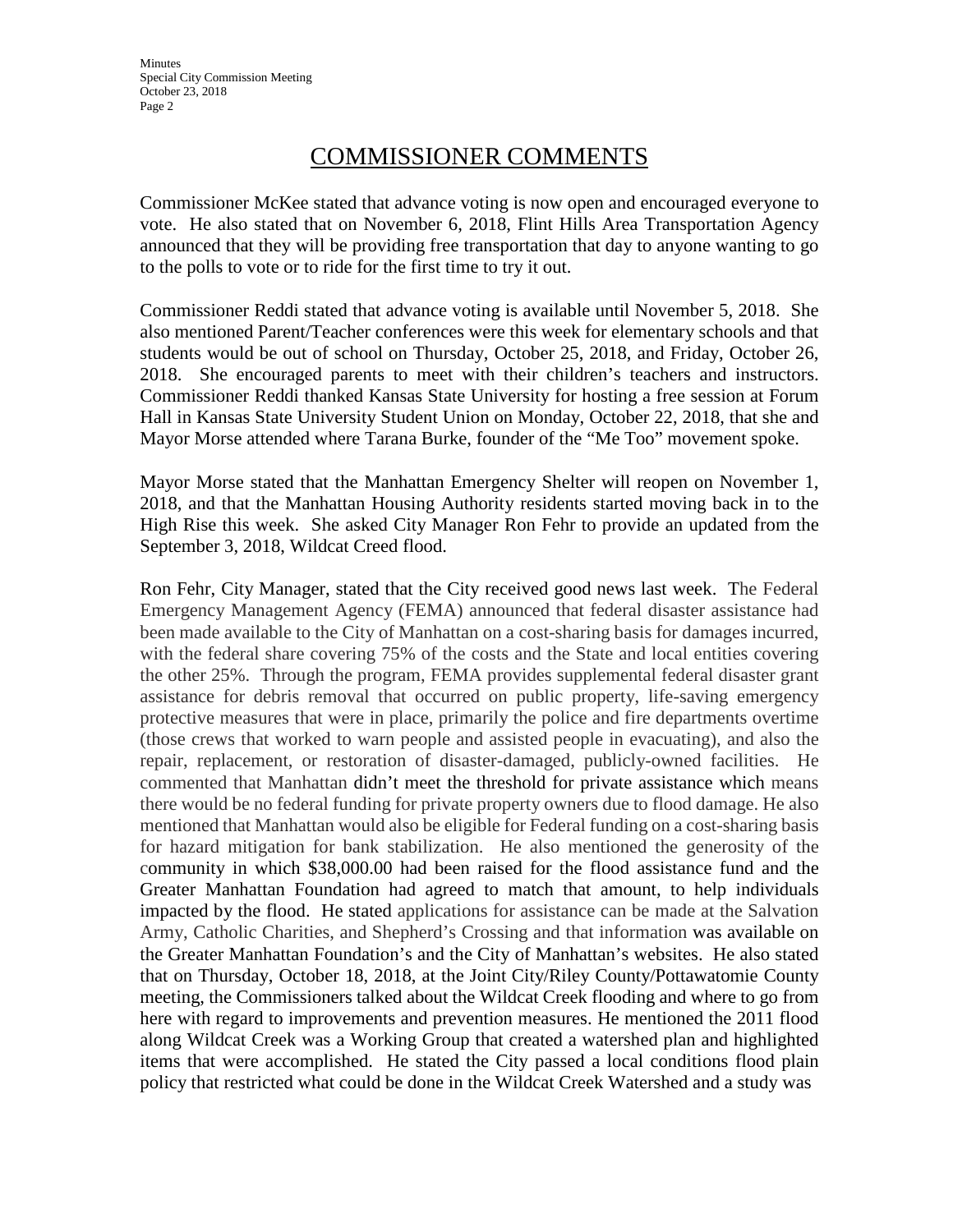### COMMISSIONER COMMENTS *(CONTINUED)*

done that looked at building detention structures on Fort Riley. He stated the Study indicated that on the five-year anniversary, which was this year, the Plan be revisited and new measures created. He discussed items to be reviewed as well as any future mitigation aspects. He stated the process will begin with each of the governing bodies making recommendations for individuals to resurrect the committee and initiate those aspects with opportunities for public input.

### CONSENT AGENDA

(\* denotes those items discussed)

#### **MINUTES**

The Commission approved the minutes of the Regular City Commission Meeting held Tuesday, October 2, 2018.

#### **CLAIMS REGISTER NO. 2893**

The Commission approved Claims Register No. 2893 authorizing and approving the payment of claims from September 26, 2018-October 16, 2018, in the amount of \$4,303,188.82.

#### **LICENSES**

The Commission approved a Tree Maintenance License for the calendar year 2018 for Skyview Tree Specialists, LLC, 615 North Clay, Liberal, Kansas, and a Tree Maintenance License for calendar year 2019 for Parsons Tree Care, 1401 Zeandale Road; Mugler Tree Care 2400 West 60th Street; and Blueville Nursery Inc., 4539 Anderson Avenue.

#### **\* FINAL PLAT - HUDSON ADDITION**

Commissioner Dodson stated he had concerns regarding curb cuts. He said curb cuts are issues all over town, particularly in front of a school.

The Commission accepted the easements and rights-of-way, as shown on the Final Plat of the Hudson Addition, located at 1500 Hudson Avenue, generally located approximately 265 feet north of the intersection of Claflin Road and Hudson Avenue, based on conformance with the Manhattan Urban Area Subdivision Regulations and approval of the Final Plat by the Manhattan Urban Area Planning Board.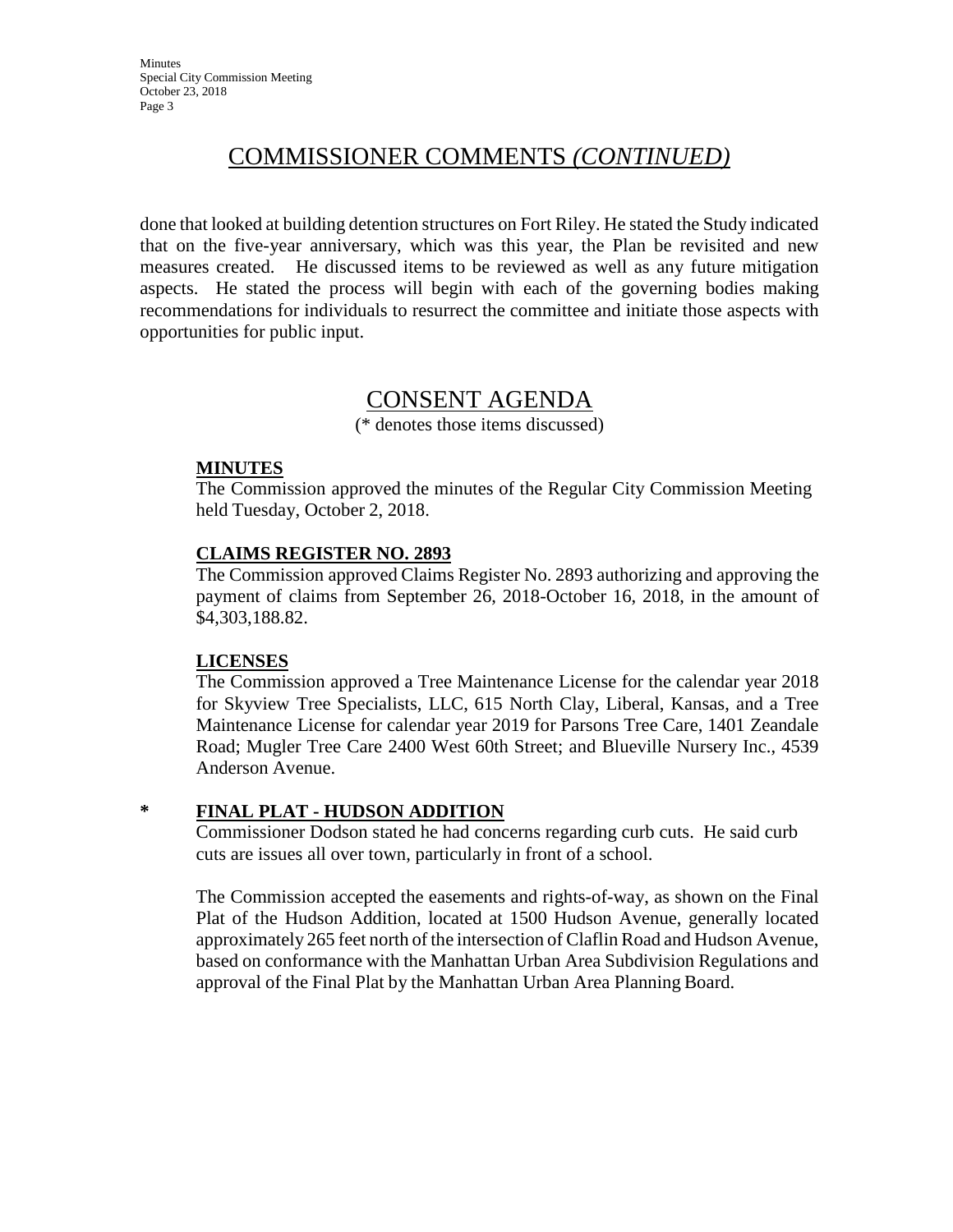## CONSENT AGENDA (*CONTINUED*)

#### **ORDINANCE NO. 7380 - SPECIAL EVENT WITH ALCOHOL - YOUNG TRUSTEES MANHATTAN CHILI COOK-OFF**

The Commission approved Ordinance No. 7380 authorizing a special event with alcohol permit for the application submitted by the Young Trustees for the Manhattan Chili Cook-Off to occur in Blue Earth Plaza and the adjacent sidewalks and streets along South Third Street and Blue Earth Place as defined in the submitted site plan, following all requirements of Ordinance No. 7379 relating to their special event with alcohol to be held on November 3, 2018, from 8:00 a.m. - 6:00 p.m.

#### **FIRST READING - KDHE LOAN - WASTEWATER TREATMENT PLANT MECHANICAL, ELECTRICAL AND PLUMBING IMPROVEMENTS (SS1712, CIP #WW179E) AND HEADWORKS PUMP STATION IMPROVEMENTS (SS1713, CIP #WW178E)**

The Commission approved first reading of an ordinance authorizing the execution of a new loan agreement (C20 2064 01) between the City of Manhattan, Kansas, and the State of Kansas, acting by and through the Kansas Department of Health and Environment, for the purpose of obtaining a loan from the Kansas Water Pollution Control Revolving Loan Fund in order to finance water pollution control projects; establishing a dedicated source of revenue for repayment of such loan; authorizing and approving certain documents in connection therewith; and authorizing certain other actions in connection with the loan agreement for Wastewater Treatment Plant Mechanical, Electrical and Plumbing Improvements (SS1712, CIP #WW179E) and Headworks Pump Station Improvements (SS1713, CIP #WW178E).

### **FIRST READING - 2019 SERVICE FEES - AGGIEVILLE BUSINESS IMPROVEMENT DISTRICT**

The Commission approved first reading of an ordinance levying business improvement service fees for 2019 on businesses located within the Aggieville Business Improvement District.

#### **FIRST READING - 2019 SERVICE FEES - DOWNTOWN BUSINESS IMPROVEMENT DISTRICT**

The Commission approved first reading of an ordinance levying business improvement service fees for 2019 on businesses located within the Downtown Business Improvement District.

#### **FIRST READING - FRANCHISE AGREEMENT - EXTEMET SYSTEMS, INC.**

The Commission approved first reading of an ordinance amending Article XI of Chapter 15 of the Code of Ordinances, authorizing a competitive infrastructure provider franchise with ExteNet Systems, Inc.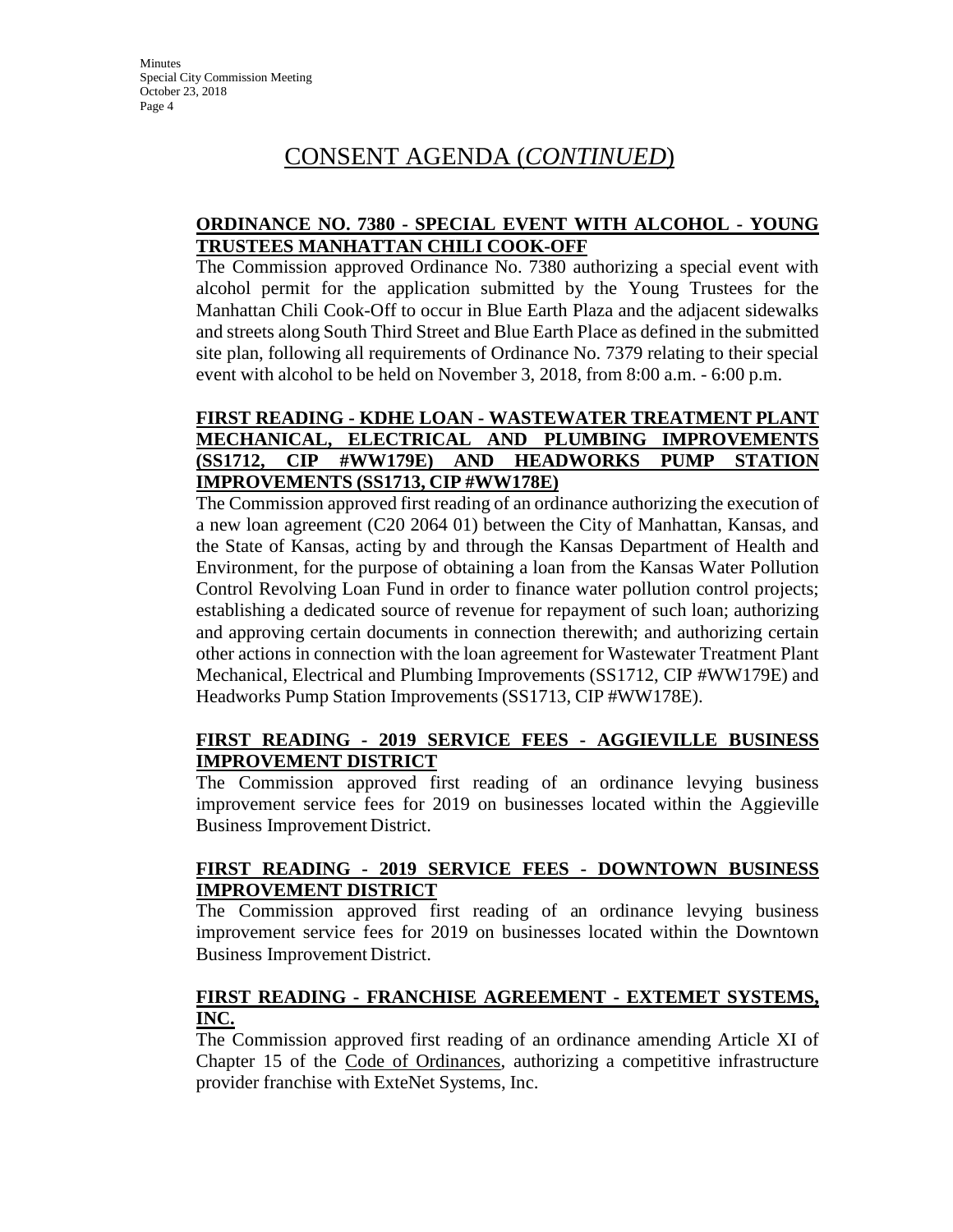## CONSENT AGENDA (*CONTINUED*)

#### **AGREEMENT - ENGINEERING SERVICES - KIRKWOOD DRIVE EXTENSION, WALTERS DRIVE TO MARLATT AVENUE (SM1816, ST1811)**

The Commission authorized the Mayor and City Clerk to execute an Agreement for Professional Engineering Services, in an amount not to exceed \$77,595.00, with SMH Consultants, of Manhattan, Kansas, for the Kirkwood Drive Extension Project (SM1816, ST1811).

### **KANSAS DEPARTMENT OF TRANSPORTATION APPLICATION - SAFETY GRANT - KIRKWOOD DRIVE EXTENSION, WALTERS DRIVE TO MARLATT AVENUE (SM1816, ST1811)**

The Commission authorized City Administration to submit an application to the Kansas Department of Transportation for a Safety Grant for the Kirkwood Drive Extension Project (SM1816, ST1811).

### **REQUEST FOR QUALIFICATIONS - TUTTLE CREEK BOULEVARD NORTH CHANNEL IMPROVEMENTS (SM1814, CIP #SW088P)**

The Commission authorized City Administration to seek qualifications for professional design services for the project, and appointed Commissioner Butler to serve on the Selection Committee for the Tuttle Creek Boulevard North Channel Improvements (SM1814, CIP#SW088P).

### **AWARD CONTRACT - WATER TREATMENT PLANT LIME PIT SLUDGE REMOVAL (WA1812)**

The Commission awarded and authorized the Mayor and City Clerk to execute a contract in the amount of \$332,520.00 to Midwest Concrete Materials, Inc., of Manhattan, Kansas, for the Water Treatment Plant Lime Pit Sludge Removal project (WA1812), to be paid from the Water Fund.

#### **AWARD CONTRACT - 2018 STREET MAINTENANCE CONCRETE PANEL, PHASE 2 (ST1810)**

The Commission awarded and authorized the Mayor and City Clerk to execute a construction contract to Pavers, Inc., of Salina, Kansas, in the amount of \$1,484,945.00 for the 2018 Concrete Street Maintenance, Phase II project (ST1810), to be paid from the Special Sales Tax Street Maintenance Fund.

#### **\* ASSIGNMENT OF REAL ESTATE CONTRACT - AGGIEVILLE HOTEL** Mayor Morse stated that she would vote no on this item.

The Commission approved the assignment of the real estate contract with First Commercial Properties, LLC, to MHI - Manhattan 2, LLC, regarding the property located on Lots 499 and 500 in Ward 4 (Aggieville Hotel at 12th Street and Bluemont Avenue) and authorized the Mayor to execute the Assignment of Contract.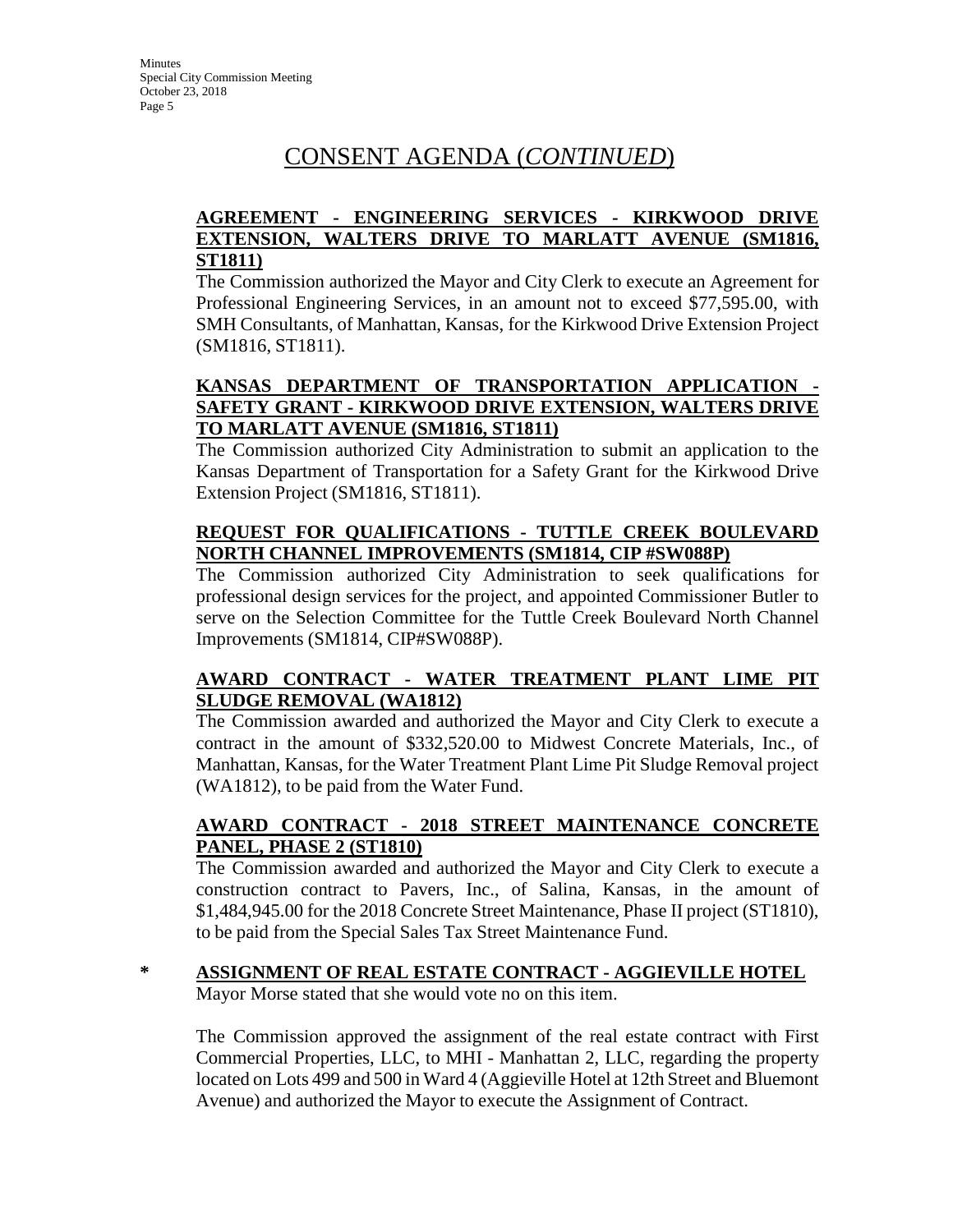# CONSENT AGENDA (*CONTINUED*)

### **HOLIDAY DISPLAY AGREEMENT - WHOVILLE, INC.**

The Commission approved the request and authorized the Mayor and City Clerk to execute an agreement with Whoville, Inc., for the 2018 holiday lighting and special events regarding "The Festival of Lights" at Blue Earth Plaza.

#### **LEASE PURCHASE - CEMETERY UNIT 882 - REPLACE BACKHOE LOADER (CIP #CP206E)**

The Commission authorized the purchase of a 2019 Case 580SN Backhoe Loader in the amount of \$93,100.00 plus \$2,200.00 for miscellaneous items from The Victor L. Phillips, Co., of Topeka, Kansas, with a trade-in value in the amount of \$10,000.00 for the current Unit 882 for the Cemetery Division (CIP #CP206E), for a total amount of \$85,300.00, and authorized the Mayor and/or City Clerk to execute the lease purchase agreement, to be paid from the General Fund.

#### **BOARD APPOINTMENTS**

The Commission approved the following appointments by Mayor Morse to various boards and committees of the City:

#### *Joint Corrections Advisory Board*

Appointment of Marcus Kidd, 1104 Newfoundland Drive, to fill the unexpired Juvenile term of Stacy Cam. Mr. Kidd's Juvenile term begins immediately and will expire June 30, 2019.

#### *Parks and Recreation Advisory Board*

Appointment of Jurdene Coleman, 4573 Sunflower Slope Drive, to fill the unexpired USD 383 term of Curt Herrman. Ms. Coleman's term begins immediately and will expire June 30, 2019.

Mayor Morse opened the public comments.

Hearing no comments, Mayor Morse closed the public comments.

Commissioner McKee moved to approve the consent agenda. Commissioner Reddi seconded the motion. On a roll call vote, motion carried 5-0 with the exception of Item M, ASSIGNMENT OF REAL ESTATE CONTRACT – AGGIEVILLE HOTEL, which carried 4-1 with Mayor Morse voting against.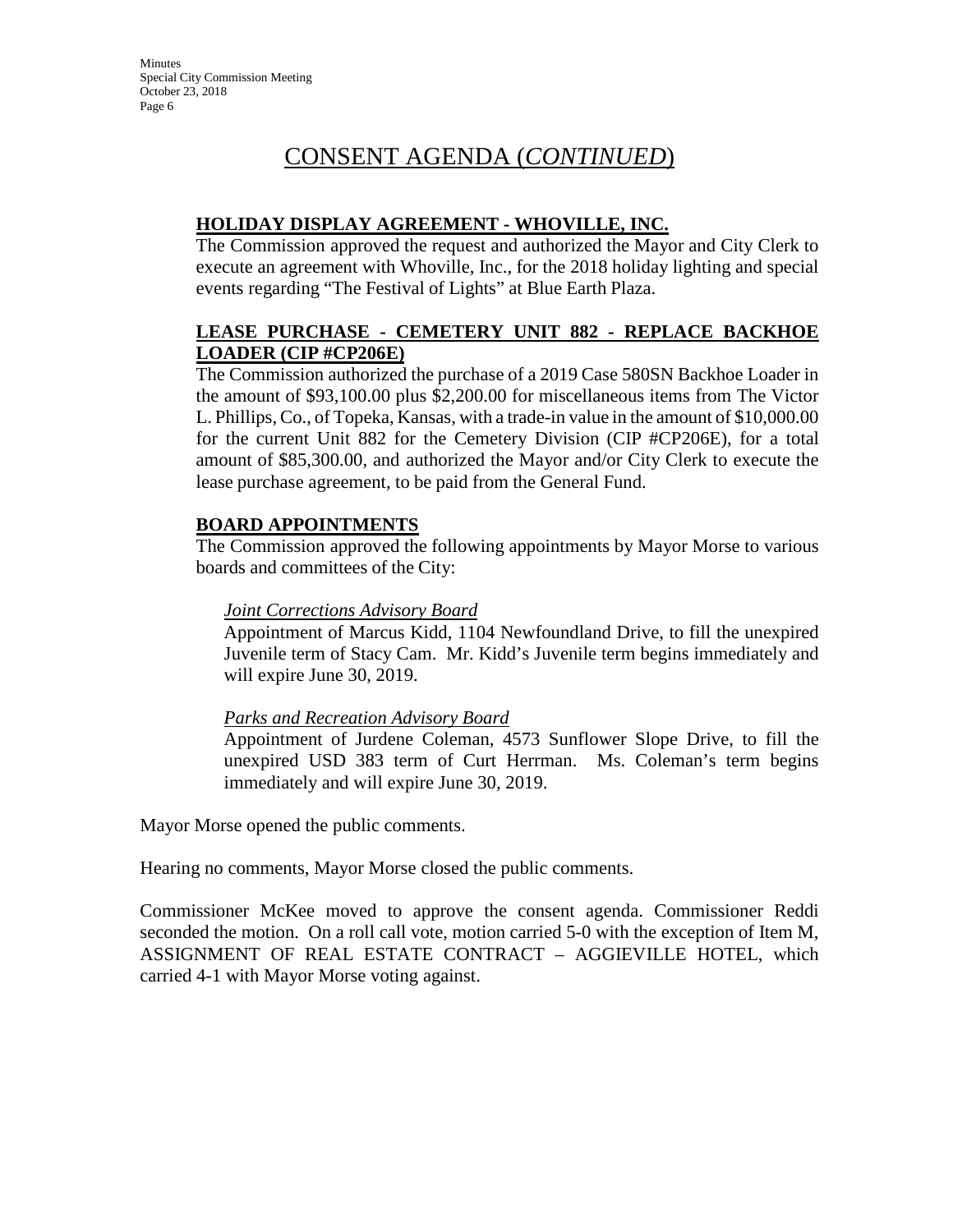**Minutes** Special City Commission Meeting October 23, 2018 Page 7

# PUBLIC HEARING

#### **PUBLIC HEARING - CREATE - MANHATTAN TOWN CENTER COMMUNITY IMPROVEMENT DISTRICT (CID)**

Jason Hilgers, Deputy City Manager, highlighted aspects of the proposed CID, the timeline of the process, the district boundary and areas of proposed improvements.

Bill Frost, Legal Counsel for the City, provided an overview of the Development Agreement and the new land leases with the Manhattan Town Center.

Bill Frost, Legal Counsel for the City, and Jason Hilgers, Deputy City Manager, answered questions from the Commission.

Mayor Morse opened the public hearing.

Hearing no comments, Mayor Morse closed the public hearing.

#### **1ST READING - CREATE - MANHATTAN TOWN CENTER COMMUNITY IMPROVEMENT DISTRICT (CID)**

Mayor Morse commented that she was pleased the mall would be getting a face lift.

Commissioner McKee disclosed that he worked part time at a store in the mall but that wouldn't prohibit him from making a fair decision regarding the item. He stated that he hoped the renovation would bring more retail space back into the mall.

Commissioner Butler moved to find the creation of the proposed CID advisable, approve first reading of an ordinance establishing a Community Improvement District (CID) at Manhattan Town Center levying .75% CID sales tax and authorizing the Mayor to execute the proposed Development Agreement, and authorize City Administration to finalize and the Mayor to execute the new amended land lease, including the two additional leases for Lot F and Lot G, with Manhattan Town Center. Commissioner Dodson seconded the motion. On a roll call vote, motion carried 5-0.

#### **PUBLIC HEARING - VACATE ROADWAY EASEMENT; RESOLUTION NO. 102318-A - AMENDED PETITION - CUMBERLAND ROAD STREET IMPROVEMENTS (ST1710); and AWARD CONTRACT - CUMBERLAND ROAD STREET (ST1710) AND DRAINAGE (SM1810) IMPROVEMENTS**

Brian Johnson, City Engineer, highlighted the scope of the project, the right-of-way on the north side of Anderson Avenue, the roadway easement and underlying property owner on the south side of Anderson Avenue, and the need to bring the future Tract C outlot into the benefit district. He then answered questions from the Commission.

Mayor Morse opened the public hearing.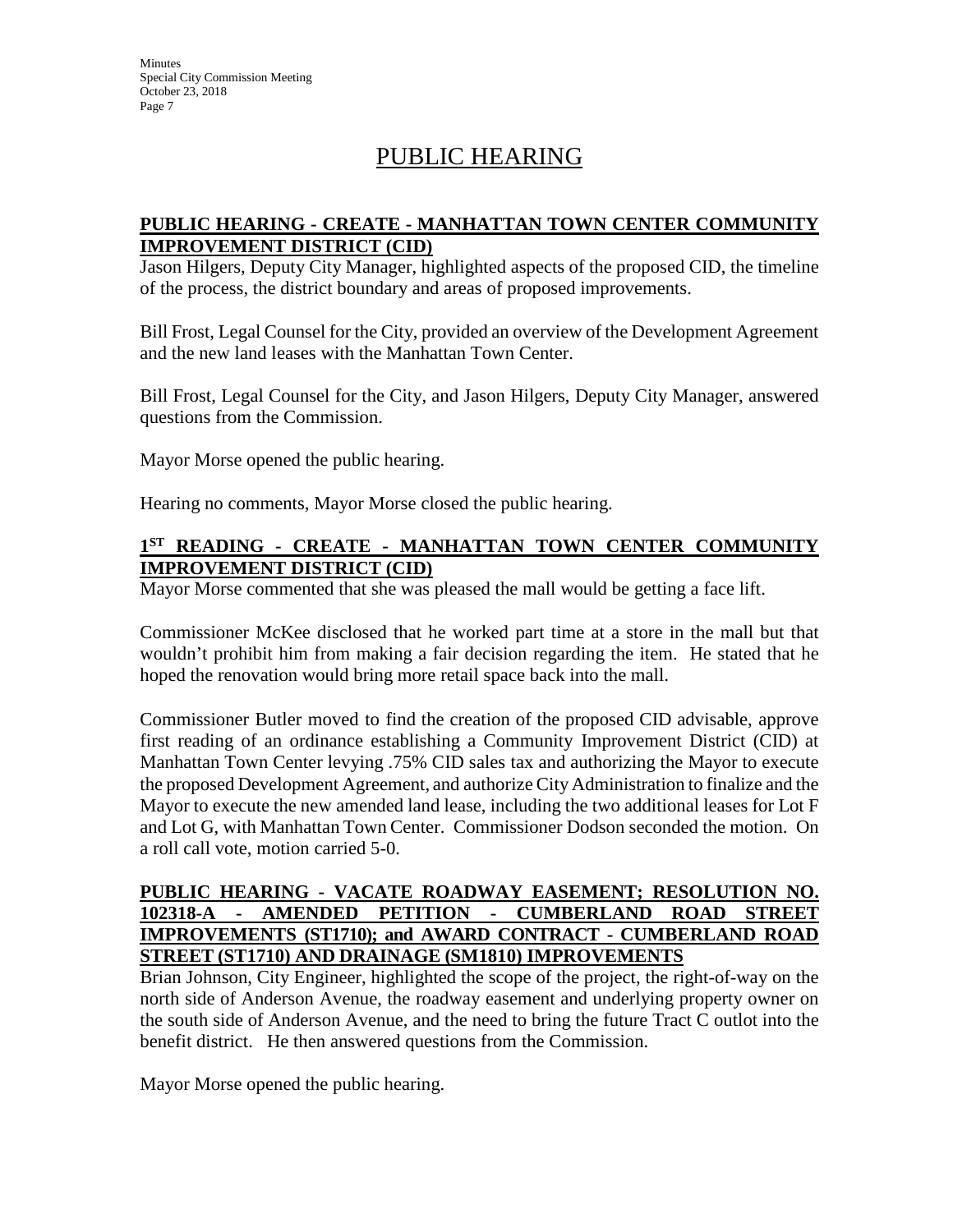# PUBLIC HEARING *(CONTINUED)*

**PUBLIC HEARING - VACATE ROADWAY EASEMENT; RESOLUTION NO. 102318-A - AMENDED PETITION - CUMBERLAND ROAD STREET IMPROVEMENTS (ST1710); and AWARD CONTRACT - CUMBERLAND ROAD STREET (ST1710) AND DRAINAGE (SM1810) IMPROVEMENTS** *(CONTINUED)* Hearing no comments, Mayor Morse closed the public hearing.

#### **1ST READING - VACATE ROADWAY EASEMENT; RESOLUTION NO. 102318-A - AMENDED PETITION - CUMBERLAND ROAD STREET IMPROVEMENTS (ST1710); and AWARD CONTRACT - CUMBERLAND ROAD STREET (ST1710) AND DRAINAGE (SM1810) IMPROVEMENTS** *(CONTINUED)*

Commissioner Butler moved to find that no private rights will be injured or endangered by such Roadway Easement vacation and that the public will suffer no loss or inconvenience thereby; approve first reading of an ordinance vacating a portion of an existing Roadway Easement; find the amended petition for the Street Improvements sufficient; approve Resolution No. 102318-A amending Resolution No. 112117-D and finding the project advisable and authorizing construction for the Street Improvements (ST1710); accept the Engineer's Opinion of Probable Cost in the amount of \$320,811.50; and award and authorize the Mayor and City Clerk to execute a construction contract to the lowest responsive bidder, Larson Construction, of Manhattan, Kansas, in the amount of \$274,732.00 for the Street and Stormwater Improvements (ST1710/SM1810). Commissioner McKee seconded the motion. On a roll call vote, motion carried 5-0.

# GENERAL AGENDA

#### **APPROVE - SUNSET ZOO MASTER PLAN AND STRATEGIC PLAN (2018-2023) (CIP #SZ025P)**

Scott Shoemaker, Sunset Zoo Director, thanked Zoo supporters, and provided a history of the Zoo. He then introduced Craig Rhodes, GLMV Architecture, and Kathy Wagner, Zoo Advisors.

Kathy Wagner, Zoo Advisors, presented the charge; the project; the process; background information regarding animal welfare, attendance and market penetration, and revenue; responses from interviews and a survey and what the plan drivers are; the Strategic Plan mission, vision and core values; and the six strategic goals that were developed.

Craig Rhodes, GLMV Architecture, provided information on the Master Plan like adding a carousel, reimagining the Children's Zoo, adding new species, adding a giraffe habitat; covered the priorities, features and estimated costs of the three phases and costs of projects; and provided other benchmark master plans they have worked on.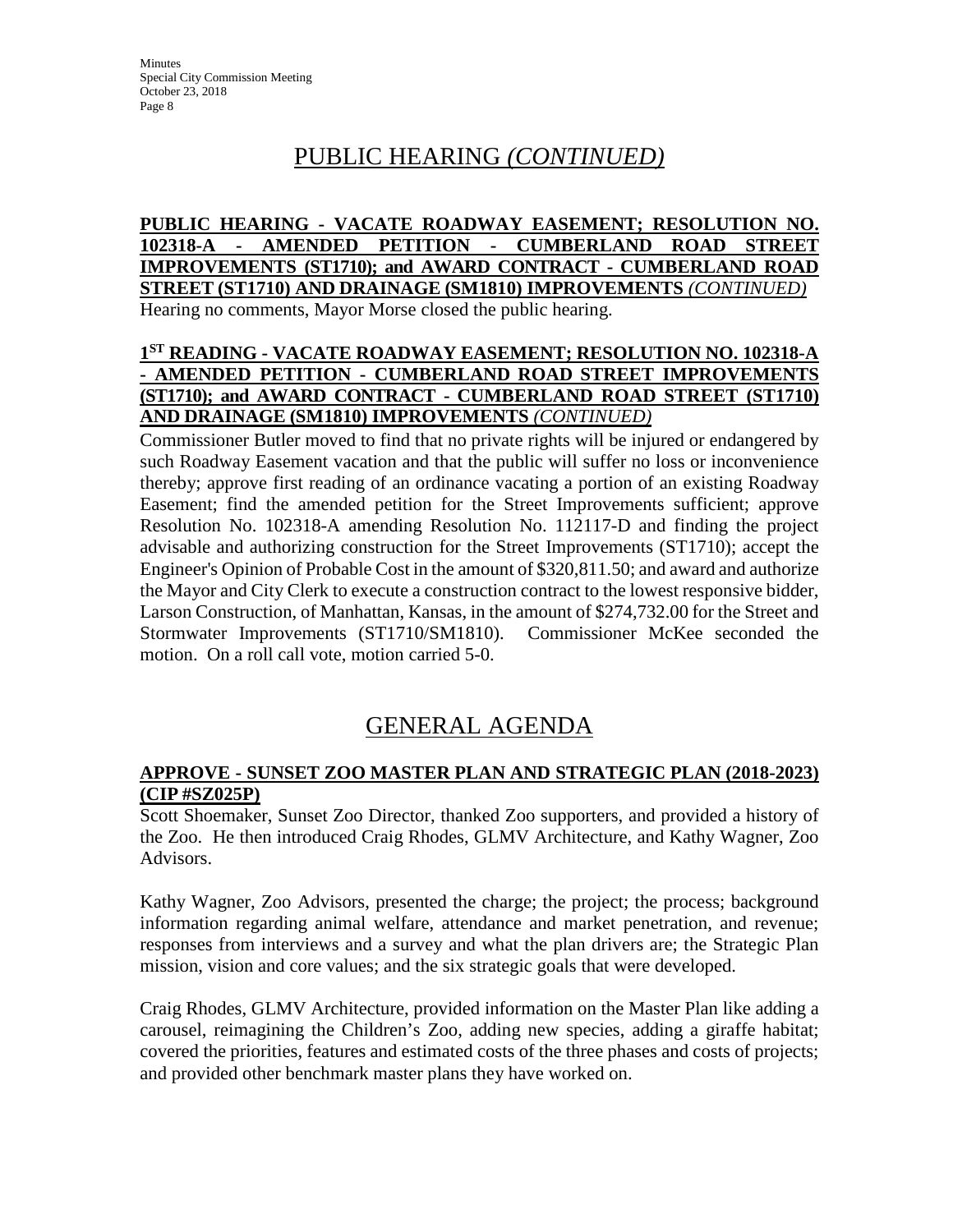#### **APPROVE - SUNSET ZOO MASTER PLAN AND STRATEGIC PLAN (2018-2023) (CIP #SZ025P)** *(CONTINUED)*

Kathy Wagner Zoo Advisors, highlighted possible funding strategies and operating considerations.

Scott Shoemaker, Sunset Zoo Director; Craig Rhodes, GLMV Architecture; and Kathy Wagner, Zoo Advisors, answered questions from the Commission.

Mayor Morse opened the public comments.

Stacy Brockhoff, 301 Ridge Drive, stated the new Master Plan shows the Zoo in her front yard and in her mother's backyard and takes away existing green space from the neighborhood. She commented that she wasn't sure if the neighborhood was aware of what was being planned as she didn't know about Plan until April or the Commission meeting until Monday evening. She reminded the Commission about conservation of green space that already exists.

Hearing no other comments, Mayor Morse closed the public comments.

Scott Shoemaker, Sunset Zoo Director, provided information regarding public input to the Master Plan. He stated that Zoo Advisors held three, three-day hearing sessions, and went through the standard process of advertising and notifying the community. In response to Brockhoff's concerns, he mentioned there were announcements about the public meetings and at one of the meetings, comments were made regarding preserving green space so the Master Plan contains a buffer between the Zoo and the neighborhood. He then answered questions from the Commission.

Commissioner McKee moved to approve the Sunset Zoo Master Plan and Strategic Plan (2018-2023) (CIP #SZ025P). Commissioner Butler seconded the motion.

Commissioner Reddi encouraged City staff to keep the neighborhood informed and engaged with what is going on with the Plan.

On a roll call vote, motion carried 5-0.

#### **REQUEST FOR QUALIFICATIONS - CONSTRUCTION SERVICES - EXPEDITION ASIA EXHIBIT**

Scott Shoemaker, Sunset Zoo Director, stated the Expedition Asia Exhibit would be the first project of the Master Plan and explained the various challenges of the project and why staff is recommending utilizing a quality-based selection process for construction services. He also mentioned that all three species are highly endangered. He stated that funding for this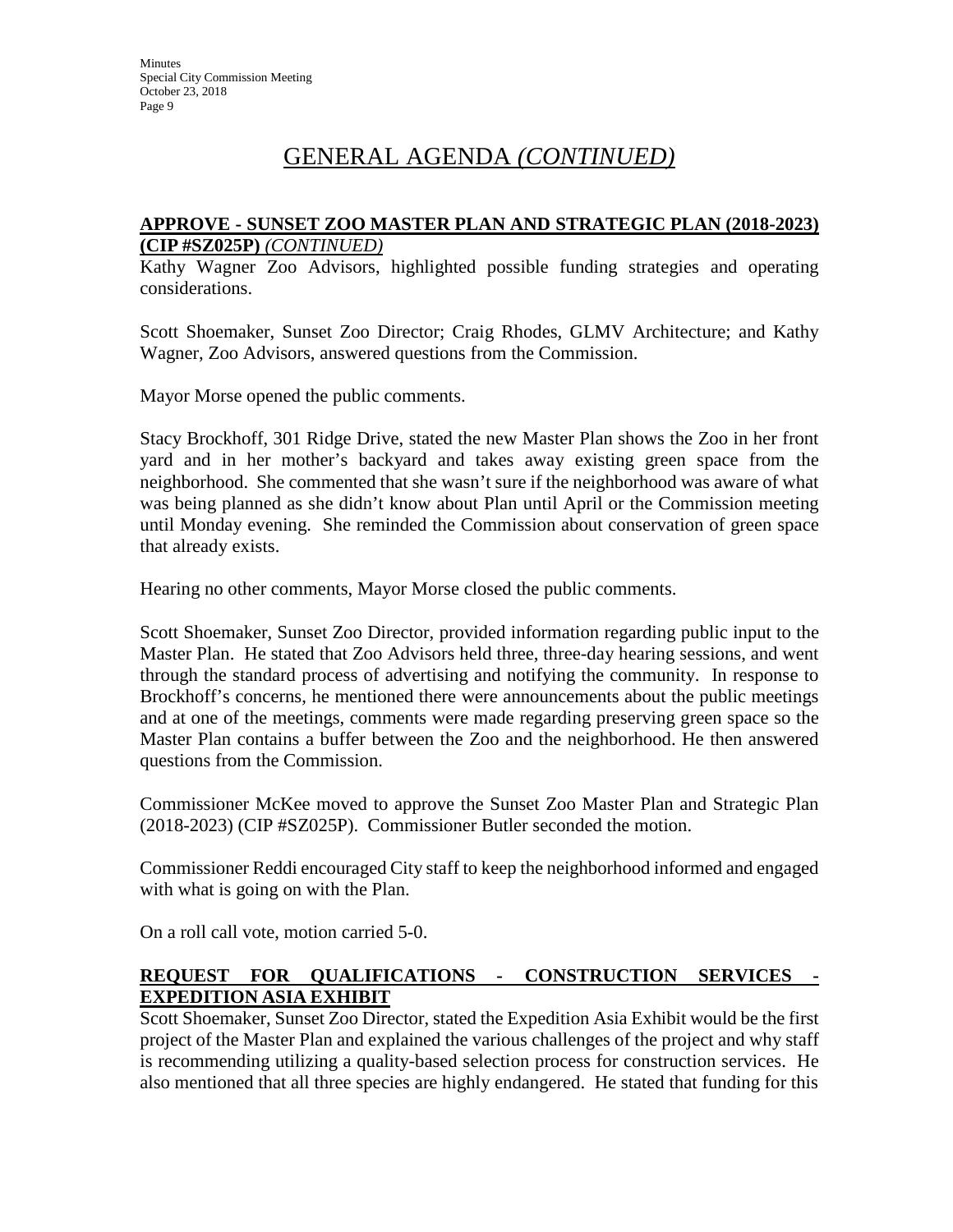#### **REQUEST FOR QUALIFICATIONS - CONSTRUCTION SERVICES - EXPEDITION ASIA EXHIBIT** *(CONTINUED)*

project would be from the excess revenue from the Quality of Life sales tax and fundraising efforts. He recognized Nancy Knopp who was the Chair of the fundraising committee. He then answered questions from the Commission.

Mayor Morse opened the public comments.

Hearing no comments, Mayor Morse closed the public comments.

Commissioner Butler moved to authorize City Administration to finalize and advertise a Request for Qualifications for quality-based construction services for the construction of the Malayan Tiger and Sloth Bear exhibits, and renovation of the Amur Leopard exhibit and to appoint Commissioner McKee to serve on the Selection Committee. Commissioner Dodson seconded the motion. On a roll call vote, motion carried 5-0.

At 9:22 p.m., the Commission took a brief recess.

### **DISCUSSION - NONCONFORMITIES PROVISIONS - PROPOSED UNIFIED DEVELOPMENT ORDINANCE (UDO)**

Chad Bunger, Assistant Director of Community Development, presented the revisions of the approach to take to address nonconformities in Manhattan. He highlighted the goals for the proposed permit process; mentioned all cities of the First Class were surveyed and Manhattan was the only city that distinguished between residential and non-residential properties on how nonconformities are handled and that all but four cities had anything but 50% of the fair market value as the threshold of when the nonconforming use should be going away; explained the proposed nonconforming use permit process and that a fee was proposed to be charged but the amount of the fee was not known at this time.

Chad Bunger, Assistant Director of Community Development, and Katie Jackson, City Attorney, answered questions from the Commission regarding the appeal process to the Board of Zoning Appeals and the criteria the Board of Zoning Appeals use to make their determination.

Chad Bunger, Assistant Director of Community Development, mentioned elements of the nonconforming use permit and permitted nonconforming use; stated that they are looking at clarifying how to address nonconforming structures; clarified how to address nonconforming lots, and when nonconforming use would be discontinued or abandoned. He answered questions from the Commission regarding discontinuance.

Eric Cattell, Director of Community Development, provided additional information regarding discontinuance.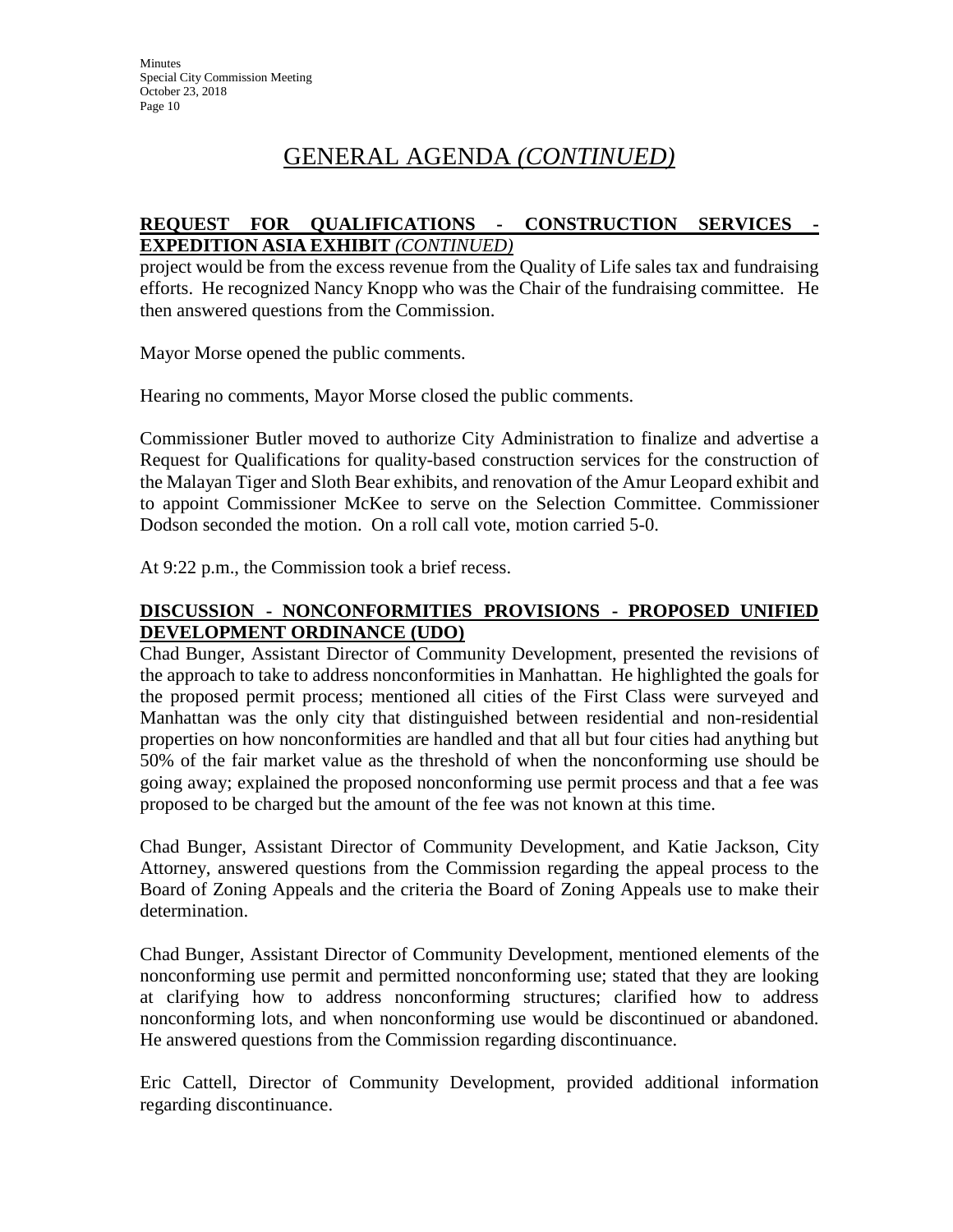#### **DISCUSSION - NONCONFORMITIES PROVISIONS - PROPOSED UNIFIED DEVELOPMENT ORDINANCE (UDO)** *(CONTINUED)*

Commissioner Butler suggested removing the mention of six months for discontinuance when dealing with a property where the nonconforming use is outside of a building and removing the mention of 12 months for discontinuance when dealing with property where the nonconforming use is inside a building. He stated that the wording needed to be expanded so not to inadvertently trap a property owner because the property is not rented.

Chad Bunger, Assistant Director of Community Development, stated that the reason 12 and six months were included was so that discontinued or abandoned property wouldn't sit for years.

Commissioner McKee agreed with Commissioner Butler. He thought 12 months was a fine amount of time but some language could be added that demonstrated that if someone was not living in a property but was actively maintaining it.

Commissioner Dodson stated that additional wording was needed regarding discontinuance. He was concerned with the inability of the City to see inside a project that has not been maintained and didn't understand how a nonconforming lot could continue to exist without going to the Board of Zoning Appeals.

Chad Bunger, Assistant Director of Community Development, provided an example of how a nonconforming lot with structures could continue to exist without going to the Board of Zoning Appeals.

Commissioner Butler suggested calling the site and interior visit of the permit process a Zoning Verification Inspection, then create a checklist and have a foot note that if a safety violation was noticed, that it couldn't be ignored but would be handled in a separate process. He stated that some folks are going to be concerned that this is a means of getting a foot in the door for exterior inspections.

Commissioner Dodson stated that from the last discussion there was mention of having a person to adjudicate and that person not being someone in-house but maybe having a Municipal Judge do it.

Chad Bunger, Assistant Director of Community Development, stated that there originally was a hearing officer but that wording was eliminated.

Katie Jackson, City Attorney, stated that the way the ordinance would be written that it would dramatically reduce the number of people who would have a need to appeal. She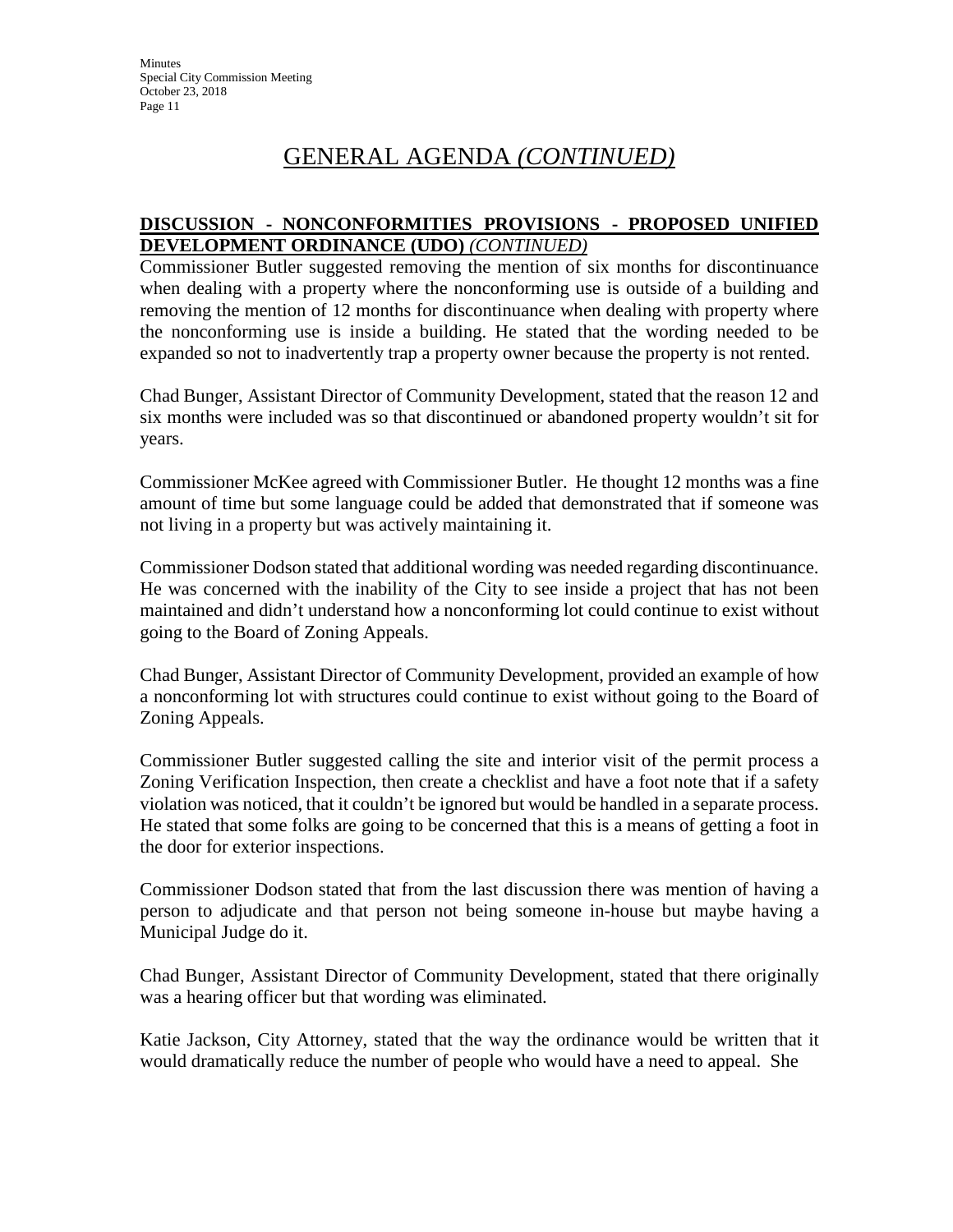#### **DISCUSSION - NONCONFORMITIES PROVISIONS - PROPOSED UNIFIED DEVELOPMENT ORDINANCE (UDO)** *(CONTINUED)*

commented that the first proposal had a hearing officer reviewing every application which would be a more time consuming process but with the revision, City staff made it easier for the City to give an administrative determination and if that evidence wasn't there, then the property owner could appeal to the Board of Zoning Appeals rather than creating an administrative hearing officer and process, and putting a judge in that capacity.

Eric Cattell, Director of Community Development, stated that by not having a hearing officer, a position would not have to be created and budgeted for, but instead the Board of Zoning Appeals would be the hearing officer.

Commissioner Dodson asked if the transferability of a nonconforming piece of property would be easier.

Chad Bunger, Assistant Director of Community Development, stated that was the intent where the property owner would receive some type of document from the Zoning Administrator that would say that the property had a nonconforming use status.

Commissioner Dodson asked when property is being transferred if the deed would have wording to the fact that the property was nonconforming.

Katie Jackson, City Attorney, stated that it would not and that it was questionable whether a certificate from the City would have any impact on the transfer from a legal perspective.

Commissioner Reddi asked for a clarification of what it meant that the Board of Zoning Appeals may approve change of use to a less intensive nonconforming residential use.

Chad Bunger, Assistant Director of Community Development, explained that the Board could, if an appeal was submitted, allow a reduction in the intensity of a non-conformity.

Commissioner Reddi stated that she didn't want property owners thinking that if they just went to the BZA they would get approval that the Zoning Administrator or staff might not approve. She asked if staff looked at all the documents that are provided to the BZA and made a recommendation.

Chad Bunger, Assistant Director of Community Development, stated that someone other than the Zoning Administrator, like a staff person or someone from the City Attorney's office, would prepare a staff report and give evidence to the BZA in which to make their determination.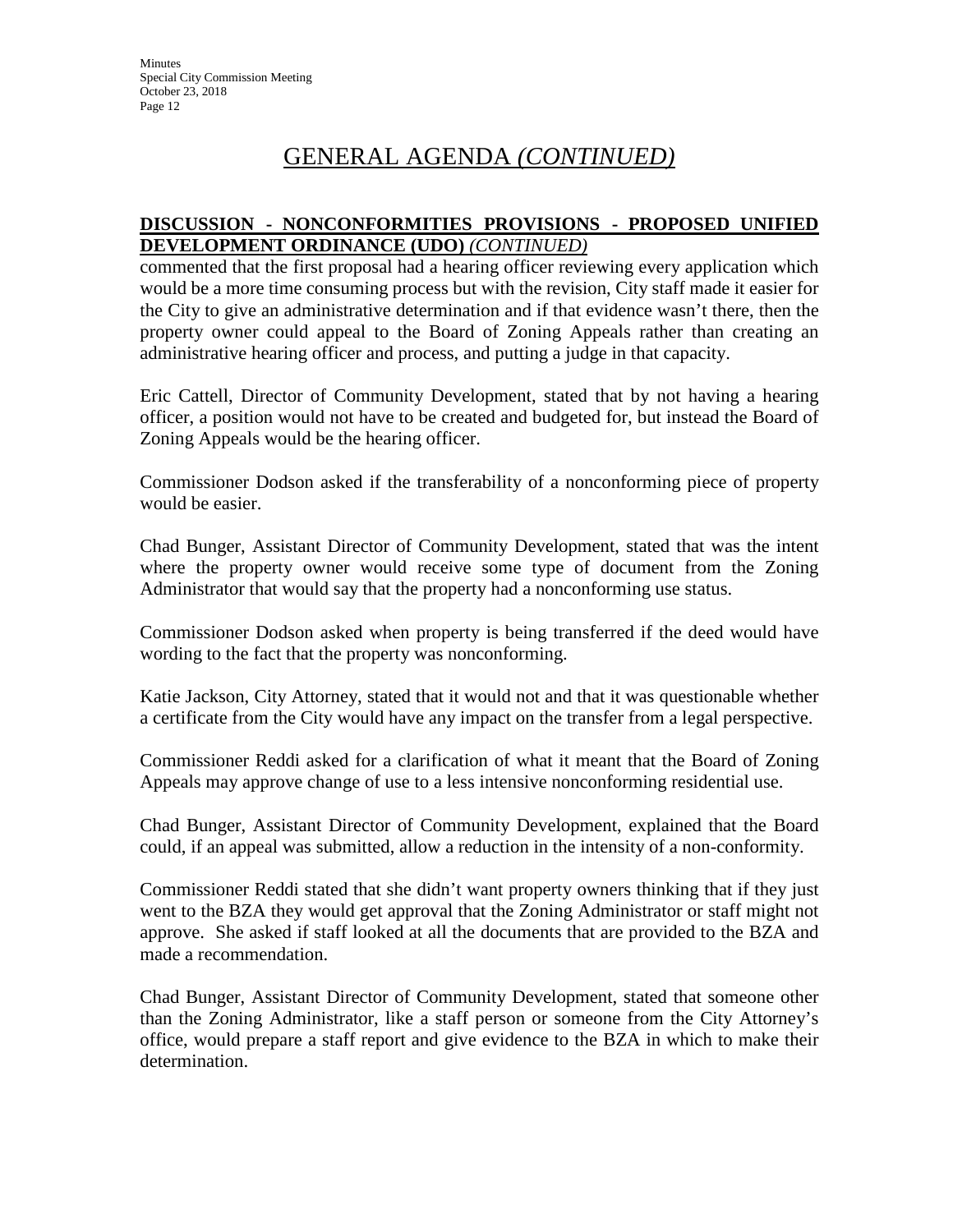#### **DISCUSSION - NONCONFORMITIES PROVISIONS - PROPOSED UNIFIED DEVELOPMENT ORDINANCE (UDO)** *(CONTINUED)*

Katie Jackson, City Attorney, responded to questions from the Commission and stated the Board considers the same set of standards as does the Zoning Administrator and that the Zoning Administrator may have limited evidence with an application but during the public hearing process, the Board of Zoning Appeals could be considering additional evidence.

Ron Fehr, City Manager, stated that currently the Board of Zoning Appeals generally approves the requests because staff makes the recommendation to approve the request and an applicant isn't as likely to appeal if there is not staff support for the request.

Chad Bunger, Assistant Director of Community Development, responded to questions from the Commission and stated that the enforcement would be spelled out and how strict the enforcement would be, will be a policy decision.

Mayor Morse opened the public comments.

Richard Hill, 433 Houston Street, provided an example to the Commission regarding the difference between 100% and 50% thresholds. He stated the purpose of the nonconforming use letter was to be an absolute determination for the property owner. He does not want the City to change opinion of whether a piece of property is nonconforming after an opinion is issued. He also stated that the City should prepare regulations to deal with those that intentionally violate the law, but don't penalize those property owners who are trying to follow the law.

Hearing no other comments, Mayor Morse closed the public comments.

Chad Bunger, Assistant Director of Community Development, asked if the revisions made were more in line with what the Commissioners wanted. He stated that language could be added clarifying that this will be a Zoning Verification Inspection and define so it's clear that it's not a full-blown inspection. He said that they can take a look at the time limits and wording for discontinuance or abandonment.

Commissioner McKee stated the one concern he had was about the Board of Zoning Appeals and likes how the process is set up so someone can appeal. As far as the 50% or the 100%, he thinks there should be a flat 50% across the board. He really wants to see the enforcement mechanism spelled out more and that Mr. Hills' comments are applicable about the permit being absolute because that is the point of the permit. He asked if it had to be written in the UDO that if the City issues an opinion the property is nonconforming, not illegal, staff would have to have some type of documentation in which it could go back and overturn that decision.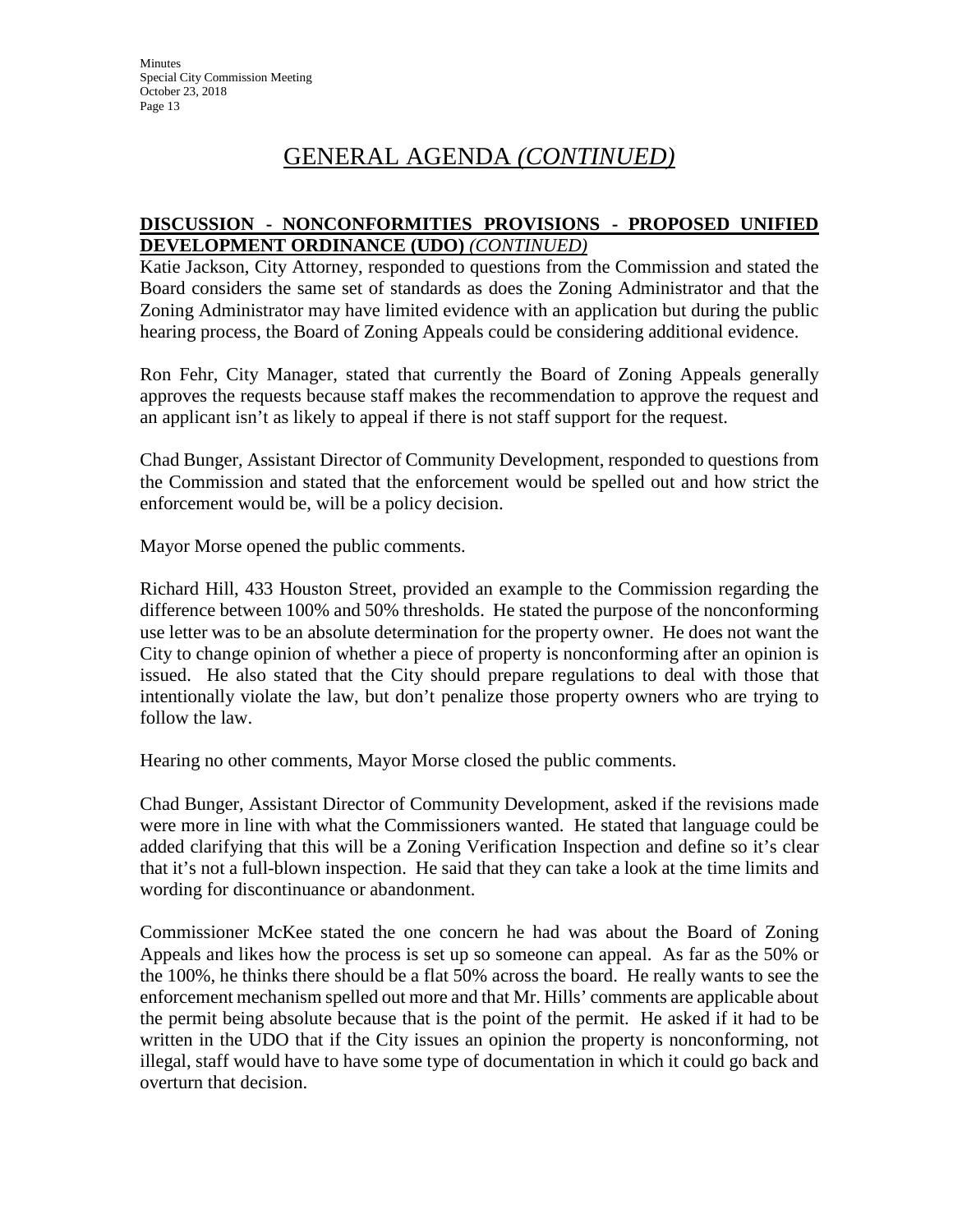#### **DISCUSSION - NONCONFORMITIES PROVISIONS - PROPOSED UNIFIED DEVELOPMENT ORDINANCE (UDO)** *(CONTINUED)*

Katie Jackson, City Attorney, stated there is a process for someone to get an absolute determination of the status of their property under the law and that is the District Court process. She said staff would have to replicate the District Court process and to make workable and to apply to more people, staff scaled back that process. She clarified that if the City has registered a property and had all the evidence, the City would not re-investigate. Only if a future owner comes and says it is wrong or has additional evidence, the City would then re-investigate.

Commissioner Reddi stated the revision was a better proposal than the previous version. She wanted to see about the Zoning Administrator's ability to conditionally register a property during that process.

Chad Bunger stated that they took out the reference to a "shot clock" which would limit the time the staff had to review evidence and render a decision. He said they would notify and that it would be up to property owner to submit their permit application. He commented that there could be a flux of property owners that want to get their permit. He stated they did put language in that said that if an application is submitted, staff would consider the property owner as temporarily approved for the permit until proven otherwise and if something was to happen to the structure, 50% or less, staff would consider what was submitted as fact and not what damaged while reviewed.

Commissioner Reddi recommended that a timeframe be established to respond to a property owner regarding the status of their permit. She was glad to see simplifying it and trying to get more property owners on board, and thought educating the public and those involved was key.

Commissioner Dodson stated that even though the process was simpler, it was still complex. He suggested eliminating the rest of the language regarding the possibility of overturning the determination if new evidence comes to light and say, if the finding is that the property is nonconforming, that's it.

Mayor Morse said she has ongoing questions about the Board of Zoning Appeals and the relative ease with which they approve. She was especially concerned with those that have five exceptions on one property in one meeting. She stated we aren't allowing the Manhattan Urban Area Planning Board to weigh in.

Commissioner Butler stated that the Zoning Verification Inspection needs to be made clear, clean up the language of abandoned property, and that the permit needs to be absolute so there's no confusion on insurance and things of that nature. He stated he's not fully convinced he likes the 50%; it needs to be somewhere between 50% and 100%.